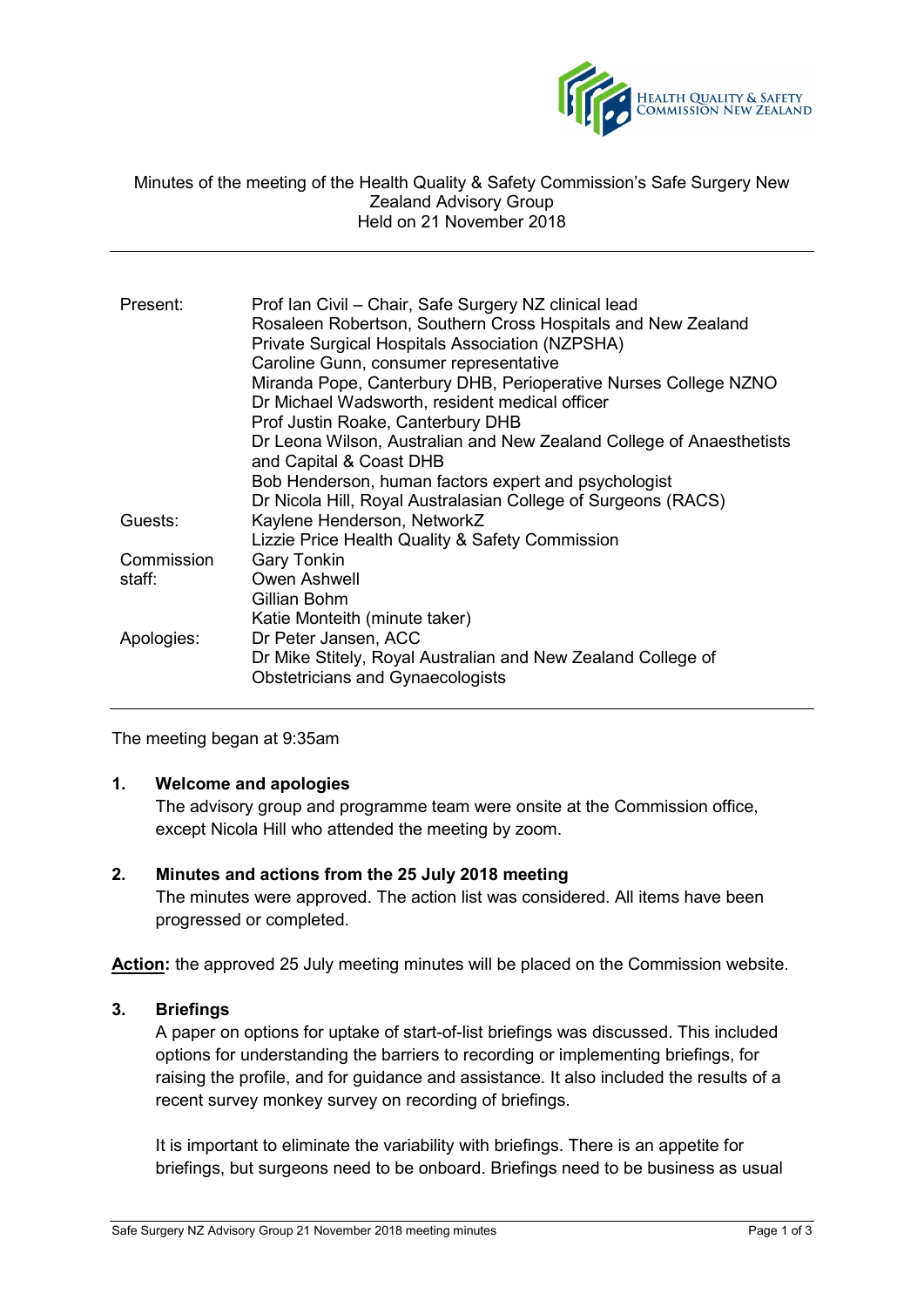with an expectation from the entire team that there is a briefing before they begin their work.

The group agreed there is more value at this stage in raising the profile and addressing the perceived barriers through ways other than regional workshops.

**Action:** RACS representative will write an article for Cutting Edge newsletter and ensure that it is an agenda item at the December RACS meeting.

**Action:** Senior portfolio manager to progress work to understand barriers to recording briefings, examples of where perceived barriers have been successfully addressed, and potential for colleges to jointly endorse briefings.

# **4. Quality and safety marker results**

The latest quality and safety marker results were discussed. Some disappointment was expressed that while observation numbers are improving, around a quarter of DHBs had still not achieved the minimum 50 moments. The group was reassured that nearly all DHBs are reviewing all components of the checklist quite consistently. Engagement is still the area with most room for improvement.

It was recognised that a multipronged approach is required including reporting the quality and safety marker results back to district health boards (DHBs), speaking at relevant national groups, presenting the information to the colleges, and consumer involvement.

In relation to briefings, it is essential to highlight the benefits. RACS representative informed the group that their new leadership course has a focus on communication.

**Action:** arrange for clinical lead to speak at upcoming chief medical officer chief operational officer's meeting on the SSNZ programme.

**Action:** liaise with the Partners in Care team about information for the consumer council.

**Action:** senior portfolio manager and RACS representative to discuss longer term analysis on barriers to briefings.

RACS representative left the meeting at 10.30am.

### **5. Promotional campaign**

Lizzie Price, the Commission's director of communications, presented ideas for raising the profile of the programme with clinicians. The group liked the concept of a day focused on surgical safety, perhaps with an emphasis on briefings. This could be accompanied by senior team members giving examples of what has happened as a result of speaking up, speaking up posters featuring local surgeons or heads of surgery; and case studies from DHBs about briefings.